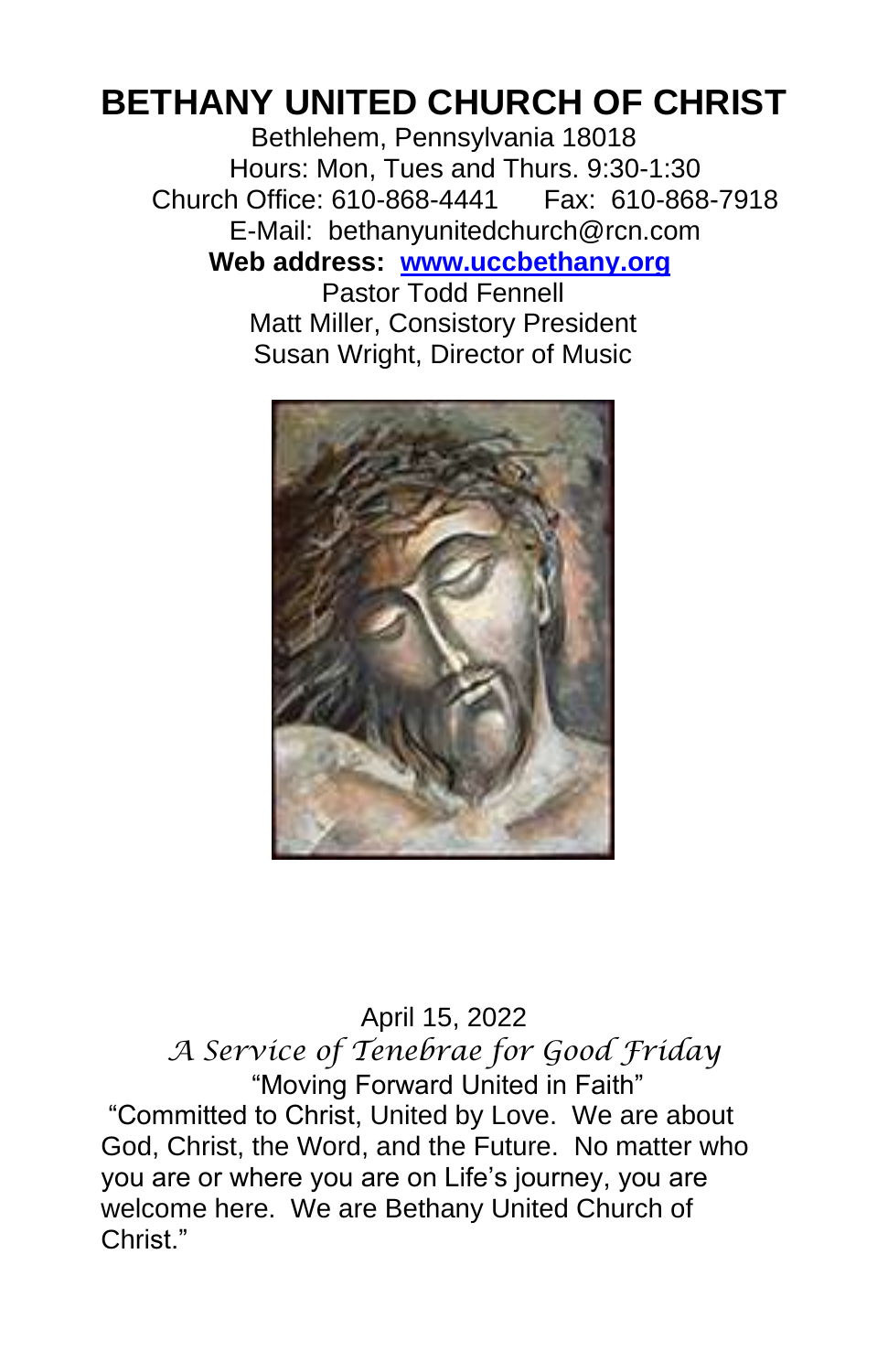#### **BETHANY UNITED CHURCH OF CHRIST** April 15, 2022 GOOD FRIDAY 7:00 PM

We welcome our friends and visitors to this Service of Worship. May this be a time of blessing for you. If you are looking for a church home, we invite you to become part of the community of faith and mission here at Bethany.

WELCOME AND ANNOUNCEMENTS …Pastor Todd

PRELUDE: "Alas! and Did My Savior Bleed" …arr. Barrett/Wilson 2 Pianos - 4 Hands *Text to meditate upon found on last page.*

CALL TO WORSHIP:

P: A great teacher once said, "When Jesus Christ calls us, He bids us come and die." We are the people who have responded to this call.

**C: Through Christ, we went to die to the sins and fears that keep us separated from God.** P: This is God's promise, that if we die with Christ,

we will also rise with Christ.

**All: Let us come to the cross and receive the gift of His redemption.**

HYMN: #255 Beneath the Cross of Jesus

### **Garden of Gethsemane and arrest**

#272 "Go to Dark Gethsemane" vs. 1 **The High Priest** #262 "Ah, Holy Jesus" vs.1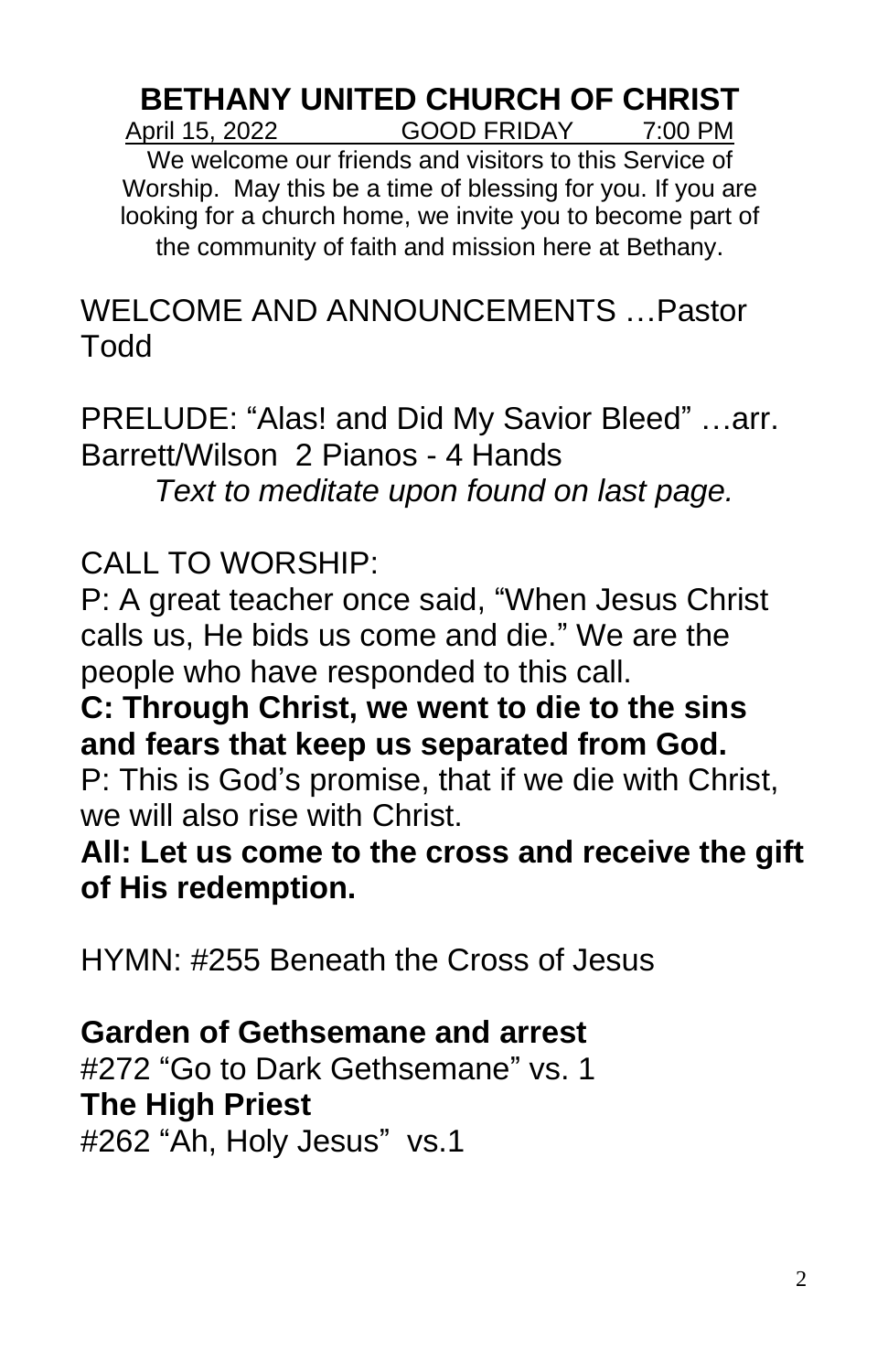**The Denial of Peter** #262 Ah, Holy Jesus vs.2 **The Trial with Pilate** #272 Go to Dark Gethsemane vs.2

THE EVENING OFFERING

OFFERTORY: "Jesu, Blessed Jesu" …G. Young Chancel Choir

OFFERTORY RESPONSE: Savior, thy Dying Love **Savior, Thy dying love Thou gavest me, Nor should I aught withhold, Dear Lord, from Thee; In love my soul would bow, My heart fulfil its vow, Some offering bring Thee now, Something for Thee.**

#### **The Mocking of the Soldiers**

#278 "To Mock Your Reign" All vs.

## **The Crucifixion**

#284 "O, Sacred Head Now Wounded" vs.1&3

#### **The Death and Burial**

Anthem: "Lord Print Thine Image On my Heart" …D.E. Wagner Chancel Choir

All are encouraged to leave the sanctuary in silence, pondering the life of Jesus, given for you.